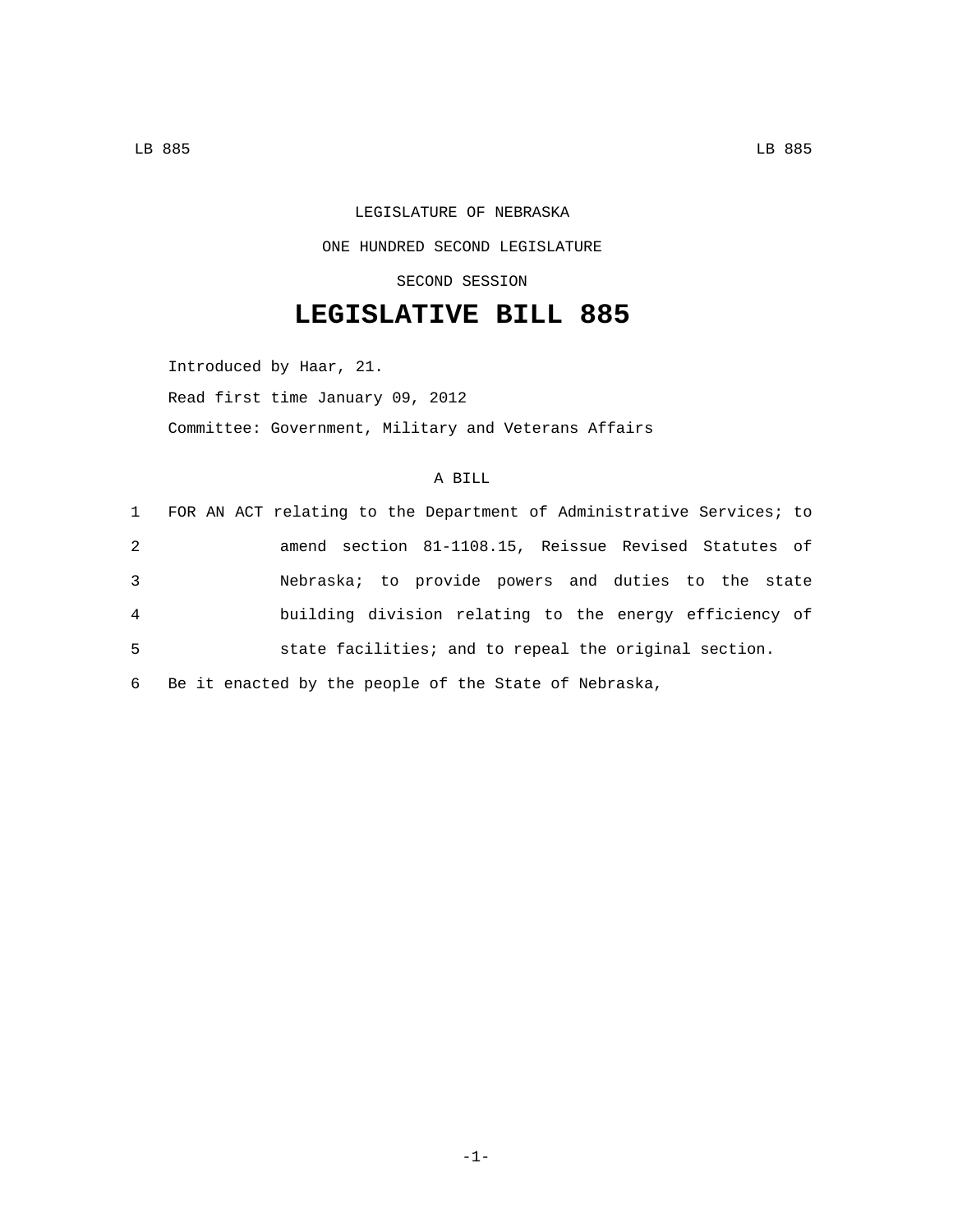Section 1. Section 81-1108.15, Reissue Revised Statutes 2 of Nebraska, is amended to read: 81-1108.15 (1) Except as provided in the Nebraska State Capitol Preservation and Restoration Act, the division shall have the primary functions and responsibilities of statewide facilities planning, facilities construction, and facilities administration and shall adopt and promulgate rules and regulations to carry out this 8 section. (2) Facilities planning shall include the following 10 responsibilities and duties: (a) To maintain utilization records of all state-owned, 12 state-occupied, and vacant facilities; (b) To coordinate comprehensive capital facilities 14 planning; (c) To define and review program statements based on 16 space utilization standards; (d) To prepare or review planning and construction 18 documents; (e) To develop and maintain time-cost schedules for 20 capital construction projects; (f) To assist the Governor and the Legislative Fiscal Analyst in the preparation of the capital construction budget 23 recommendations; (g) To maintain a complete inventory of all state-owned, state-occupied, and vacant sites and structures and to review the

-2-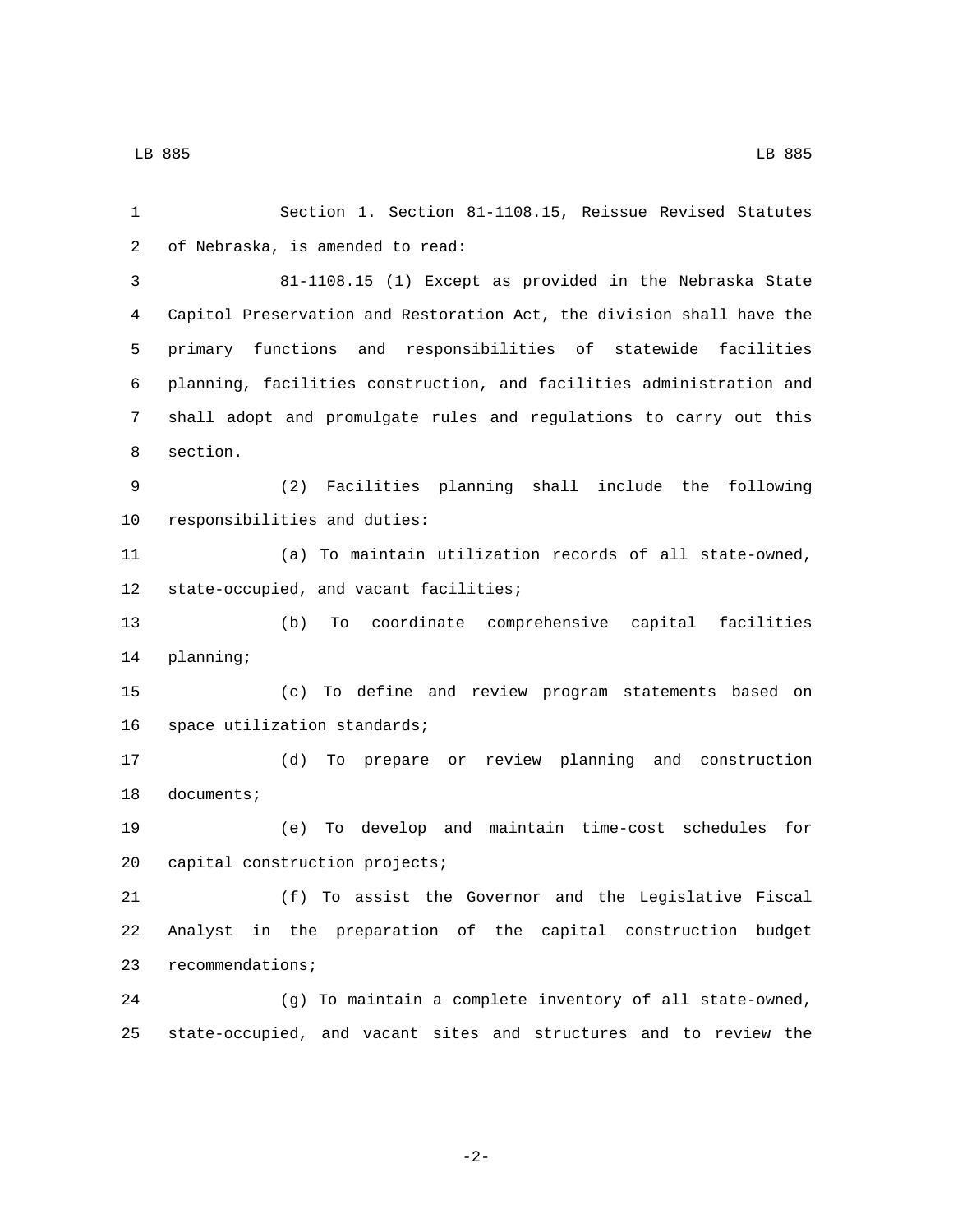1 proposals for naming such sites and structures;

 (h) To determine space needs of all state agencies and 3 establish space-allocation standards; and

 (i) To cause a state comprehensive capital facilities 5 plan to be developed.

 (3) Facilities construction shall include the following 7 powers and duties:

 (a) To maintain close contact with and inspections of each project so as to assure execution of time-cost schedules and efficient contract performance if such project's total design and construction cost is more than fifty thousand dollars;

 (b) To perform final acceptance inspections and 13 evaluations; and

 (c) To coordinate all change or modification orders and 15 progress payment orders.

 (4) Facilities administration shall include the following 17 powers and duties:

 (a) To serve as state leasing administrator or agent for all facilities to be leased for use by the state and for all state- owned facilities to be rented to state agencies or other parties subject to section 81-1108.22. The division shall remit the proceeds from any rentals of state-owned facilities to the State Treasurer for credit to the State Building Revolving Fund and the State Building 24 Renewal Assessment Fund;

(b) To provide all maintenance, repairs, custodial

-3-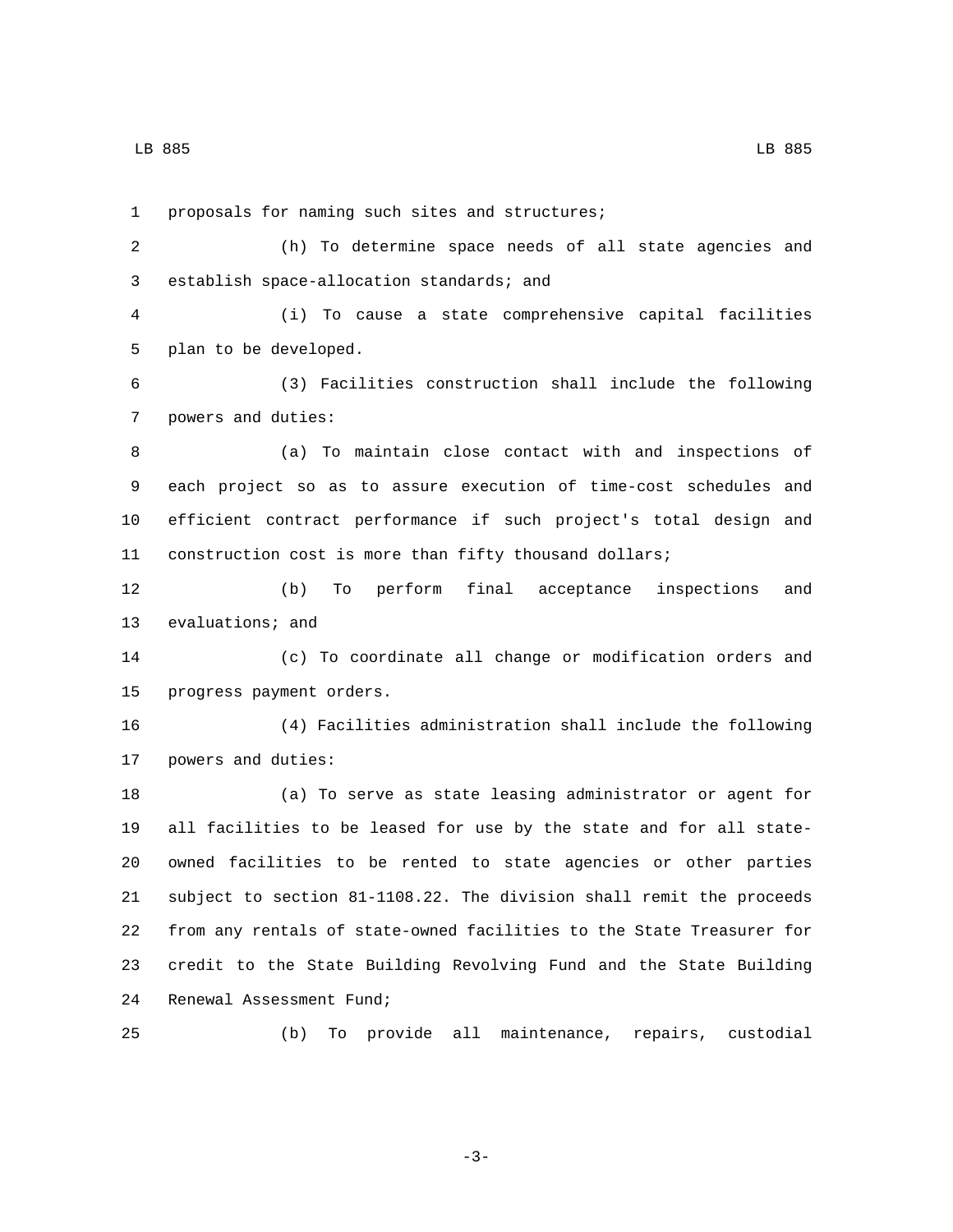duties, security, and administration for all buildings and grounds owned or leased by the State of Nebraska except as provided in 3 subsections (5) and (6) of this section;

 (c) To be responsible for adequate parking and the designation of parking stalls or spaces, including access aisles, in offstreet parking facilities for the exclusive use of handicapped or disabled or temporarily handicapped or disabled persons pursuant to 8 section 18-1737;

 (d) To ensure that all state-owned, state-occupied, and vacant facilities are maintained or utilized to their maximum capacity or to dispose of such facilities through lease, sale, or 12 demolition;

 (e) To ensure that all state-owned, state-occupied, and vacant facilities receive an energy performance rating from the United States Environmental Protection Agency or an equivalent rating from a similar nationally recognized energy usage rating system. For 17 purposes of this subdivision, a facility receives an energy performance rating based on the results of the Commercial Building Energy Consumption Survey conducted by the United States Department 20 of Energy's Energy Information Administration;

 $(e)$   $(f)$  To report annually to the Appropriations Committee of the Legislature and the Committee on Building Maintenance regarding the amount of property leased by the state and the availability of state-owned property for the needs of state 25 agencies;

-4-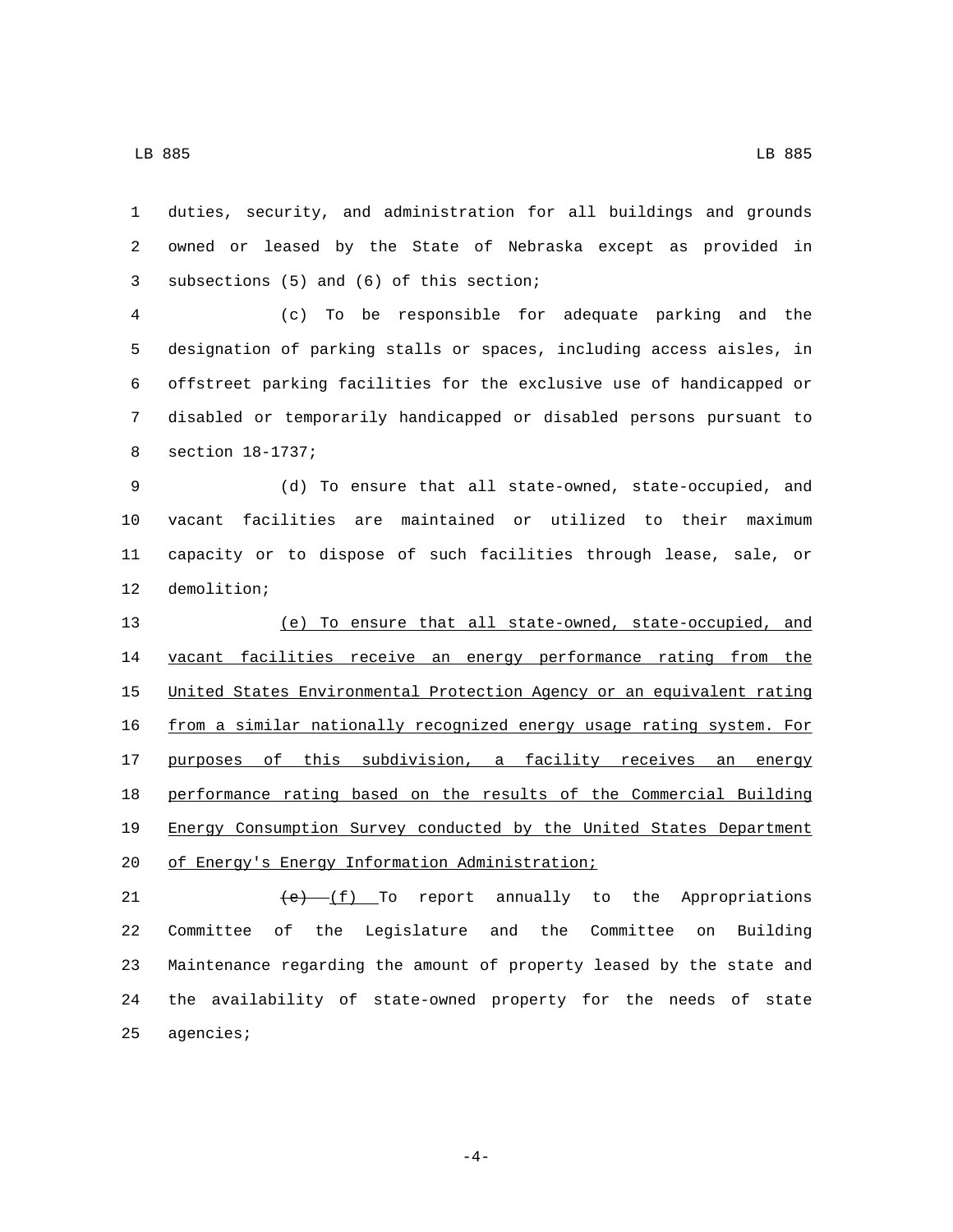$\frac{f}{f}$  (g) To report monthly time-cost data on projects to 2 the Governor and the Clerk of the Legislature; (h) To report the ratings described in subdivision (e) of this subsection annually to the Governor and the Clerk of the Legislature. The division may publish such ratings on the web site of 6 the Department of Administrative Services;  $\frac{1}{9}$  (i) To administer the State Emergency Capital 8 Construction Contingency Fund;  $+h$   $(j)$  To submit status reports to the Governor and the Legislative Fiscal Analyst after each quarter of a construction project is completed detailing change orders and expenditures to date. Such reports shall be required on all projects costing five hundred thousand dollars or more and on such other projects as may be 14 designated by the division; and  $\frac{(i)}{(i)}$  (k) To submit a final report on each project to the Governor and the Legislative Fiscal Analyst. Such report shall include, but not be limited to, a comparison of final costs and appropriations made for the project, change orders, and modifications and whether the construction complied with the related approved program statement. Such reports shall be required on all projects costing five hundred thousand dollars or more and on such other 22 projects as may be designated by the division.

23 (5) Subdivisions  $(4)(b)$ ,  $(c)$ ,  $\frac{and}{(d)}$ ,  $\frac{and}{(e)}$  of this 24 section shall not apply to (a) state-owned facilities to be rented to 25 state agencies or other parties by the University of Nebraska, the

-5-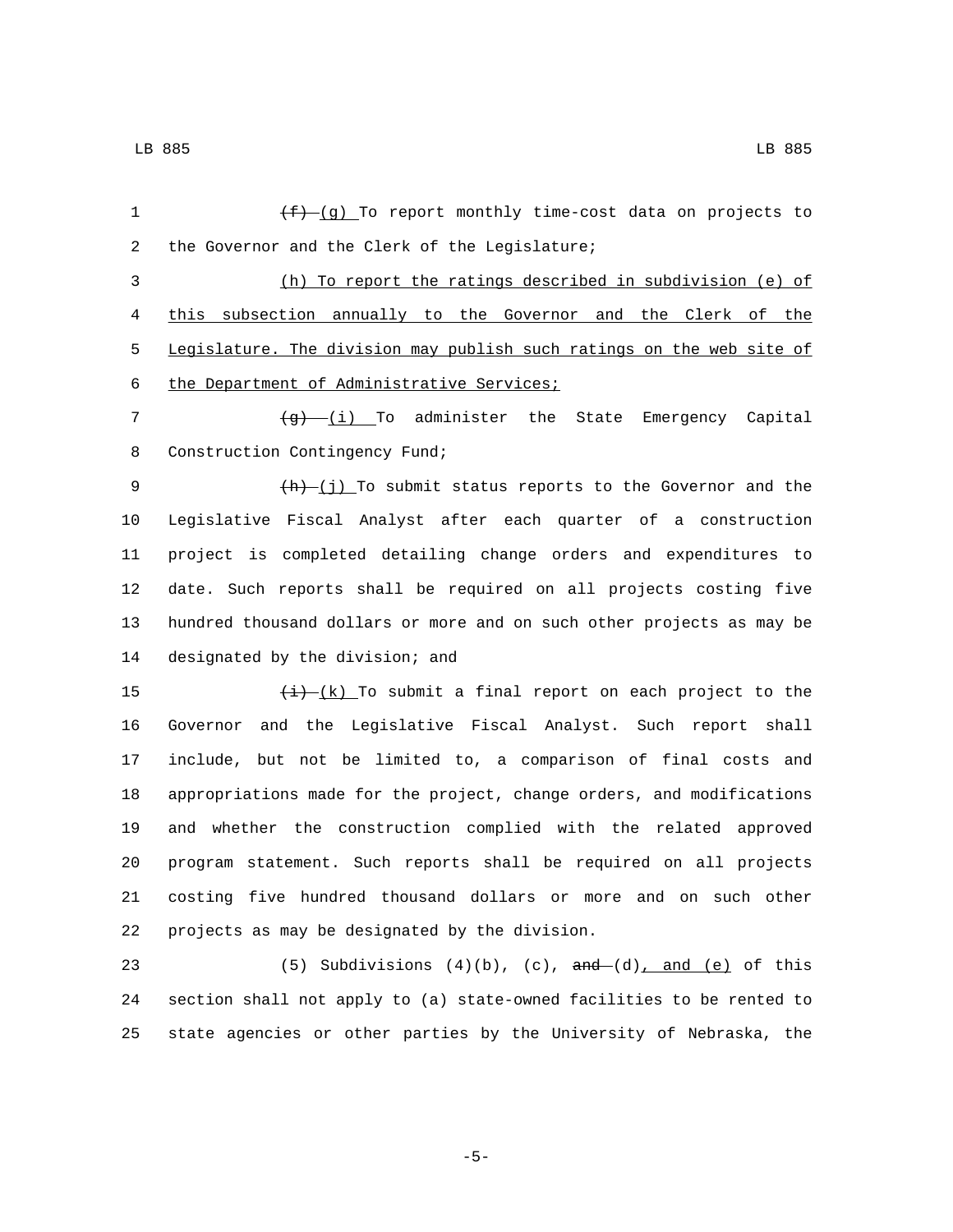Nebraska state colleges, the Department of Aeronautics, the Department of Roads, and the Board of Educational Lands and Funds, (b) buildings and grounds owned or leased for use by the University of Nebraska, the Nebraska state colleges, and the Board of Educational Lands and Funds, (c) buildings and grounds owned, leased, or operated by the Department of Correctional Services, (d) facilities to be leased for nonoffice use by the Department of Roads, (e) buildings or grounds owned or leased by the Game and Parks Commission if the application of such subdivisions to the buildings or grounds would result in ineligibility for or repayment of federal funding, (f) buildings or grounds of the state park system, state recreation areas, state historical parks, state wildlife management areas, or state recreational trails, or (g) other buildings or grounds owned or leased by the State of Nebraska which are specifically exempted by the division because the application of such subdivisions would result in the ineligibility for federal funding or would result in hardship on an agency, board, or commission due to other exceptional or unusual circumstances, except that nothing in this subdivision shall prohibit the assessment of building rental depreciation charges to tenants of facilities owned by the state and under the direct control and maintenance of the division.

 (6) Security for all buildings and grounds owned or leased by the State of Nebraska in Lincoln, Nebraska, except the buildings and grounds described in subsection (5) of this section, shall be the responsibility of the Nebraska State Patrol. The

-6-